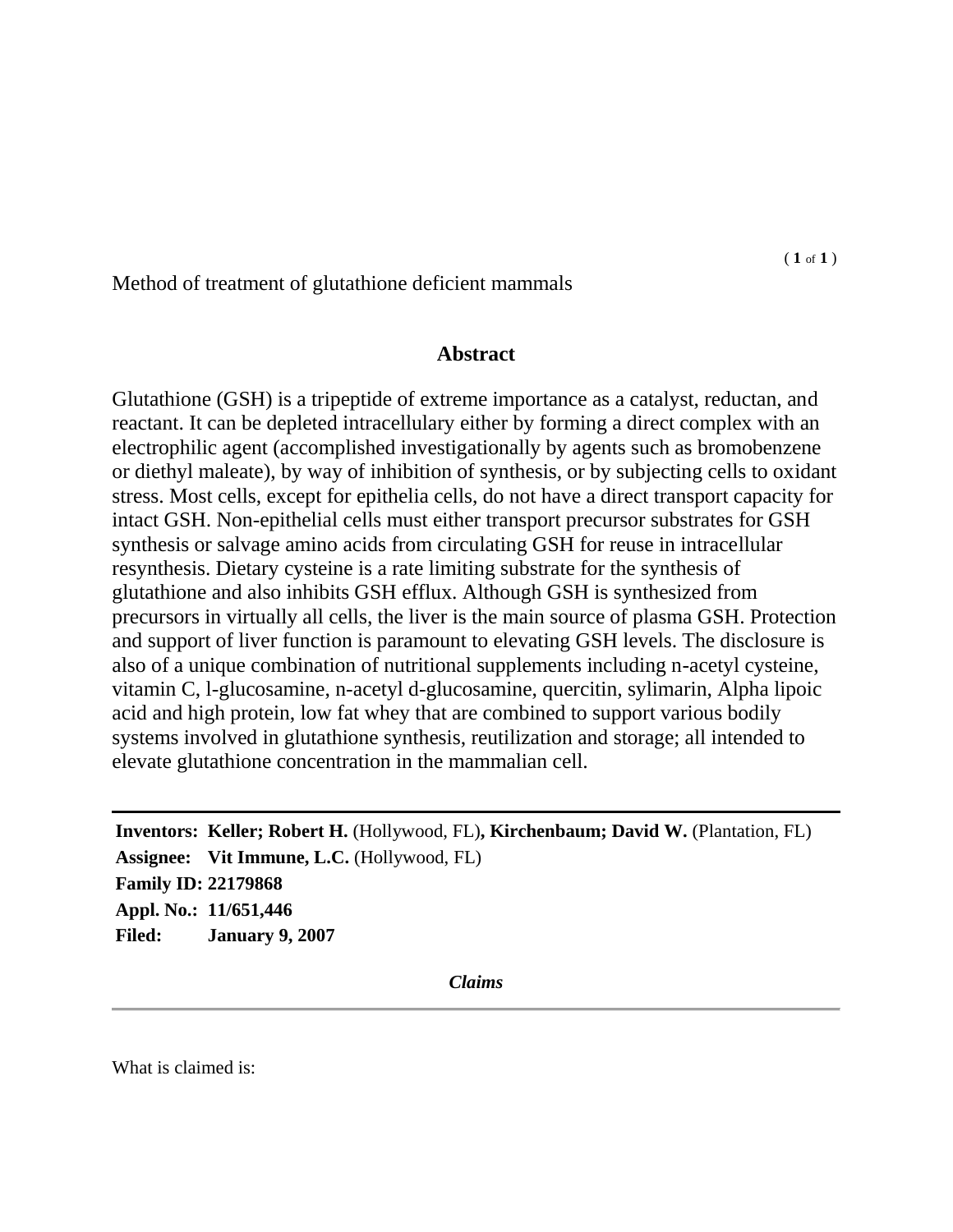.[.1. A composition of matter, which comprises in admixture; N-acetylcysteine; N-acetyl-dglucosamine vitamin C whereby the amount of vitamin C is in an amount of at least 1000 mg. or greater to facilitate the absorption of N-acetylcysteine across the cellular membrane; and a pharmaceutically acceptable carrier for oral administration..].

.[.2. The composition of claim 1 further comprising one or more of the following substances from the group consisting of alpha-lipoic acid, sylmarin, quercitin, l-glutamine, a probiotic, and dietary protein..].

.[.3. The composition of claim 1 further comprising alpha-lipoic acid, sylmarin, quercitin, lglutamine, and a probiotic..].

.[.4. The composition of claim 3 further comprising dietary protein..].

.[.5. The composition of claim 1 further comprising flavorants..].

.[.6. The systematic administration of a pharmaceutically effective amount of the composition according to claim 1 to a mammal suffering from low glutathione levels, to stimulate the natural production of glutathione in the biologically active cells of the mammal..].

.[.7. The systemic administration of a pharmaceutically effective amount of the composition according to claim 2 to a mammal suffering from hepatitis, to stimulate the natural production of glutathione in the biologically active cells of the mammal..].

.[.8. The systemic administration of a pharmaceutically effective amount of the composition according to claim 2 to a mammal suffering from HIV, to stimulate the natural production of glutathione in the biologically active cells of the mammal..].

.[.9. The systemic administration of a pharmaceutically effective amount of the composition according to claim 2 to a mammal suffering from allergies, to stimulate the natural production of glutathione in the biologically active cells of the mammal and to promote the shift of the T-cell balance from TH2 to TH1 and decrease levels of IgE..].

.[.10. The systemic administration of a pharmaceutically effective amount of the composition according to claim 2 to a mammal to decrease serum cholesterol and triglycerides..].

.[.11. The systemic administration of a pharmaceutically effective amount of the composition according to claim 2 to a mammal suffering from one or more of the following illnesses from the group consisting of chronic viral infections: HIV, hepatitis C, chronic fatigue, immuno deficiency syndrome, immune deficiencies, cancer, B-cell malignancies, including lymphomas, chronic leukemia, myeloma Waldenstrom's and MGUS to improve immune defense productions and thereby mitigate the progression of the illnesses to thereby limit fatigue..].

.[.12. The systemic administration of a pharmaceutically effective amount of the composition according to claim 2 to a mammal to decrease fatigue..].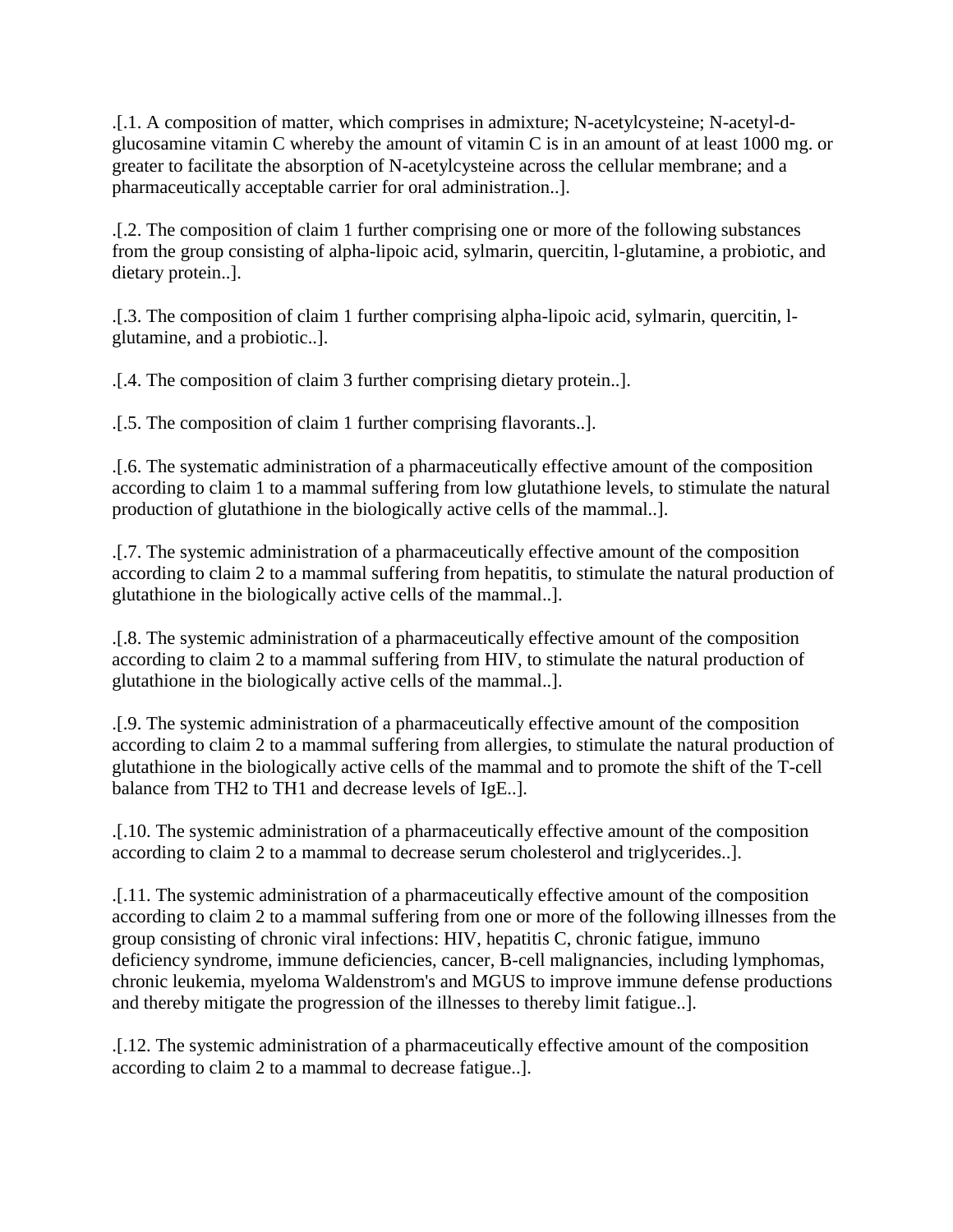.[.13. The systemic administration of a pharmaceutically effective amount of the composition according to claim 2 to a mammal to decrease the biologic effects of stress..].

.[.14. The systemic administration of a pharmaceutically effective amount of the composition according to claim 2 to a mammal to increase energy and improve physical performance..].

.[.15. Administration according to claim 6 wherein a pharmaceutically effective amount is 0.1 mg/kg to about 50 mg/kg of body weight of the mammal, daily..].

.[.16. Administration according to claim 6 wherein a pharmaceutically effective amount is 0.5 mg/kg to about 25 mg/kg of body weight of the mammal daily..].

.[.17. The systemic administration of a pharmaceutically effective amount of the composition according to claim 2 to a mammal suffering from low glutathione levels, to stimulate the natural production of glutathione in the biologically active cells of the mammal..].

.[.18. The systemic administration of a pharmaceutically effective amount of the composition according to claim 3 to a mammal suffering from low glutathione levels, to stimulate the natural production of glutathione in the biologically active cells of the mammal..].

.[.19. The systemic administration of a pharmaceutically effective amount of the composition according to claim 1 to a mammal suffering from low glutathione levels, to stimulate the natural production of glutathione in the biologically active cells of the mammal and reduce symptoms of diseases caused by excess unneutralized free radicals..].

.[.20. The systemic administration of a pharmaceutically effective amount of the composition according to claim 2 to a mammal suffering from low glutathione levels, to stimulate the natural production of glutathione in the biologically active cells of the mammal and reduce symptoms of diseases caused by excess unneutralized free radicals..].

.[.21. The systemic administration of a pharmaceutically effective amount of the composition according to claim 3 to a mammal suffering from low glutathione levels, to stimulate the natural production of glutathione in the biologically active cells of the mammal and reduce symptoms of diseases caused by excess unneutralized free radicals..].

.[.22. The systemic administration of a pharmaceutically effective amount of the composition according to claim 19, wherein the disease is a member of the group consisting of pulmonary oxygen toxicity, adult respiratory distress syndrome, broncopulmonery dysplasia, sepis syndrome, Parkinson's disease, encephalitis, endotoxemia, anoxia induced neuronal damage, ischemic reperfusion injury, inflammatory diseases, systemic lupus erythematosis, myocardial infarction, stroke, traumatic hemorrhage, spinal cord trauma, Crohn's disease, rheumatoid arthritis, diabetes, cataract formation, uvetis, emphysema, gastric ulcers, oxygen toxicity, neoplasia, undesired cell apoptosis, radiation sickness..].

.[.23. The systemic administration of a pharmaceutically effective amount of the composition according to claim 20, wherein the disease is a member of the group consisting of pulmonary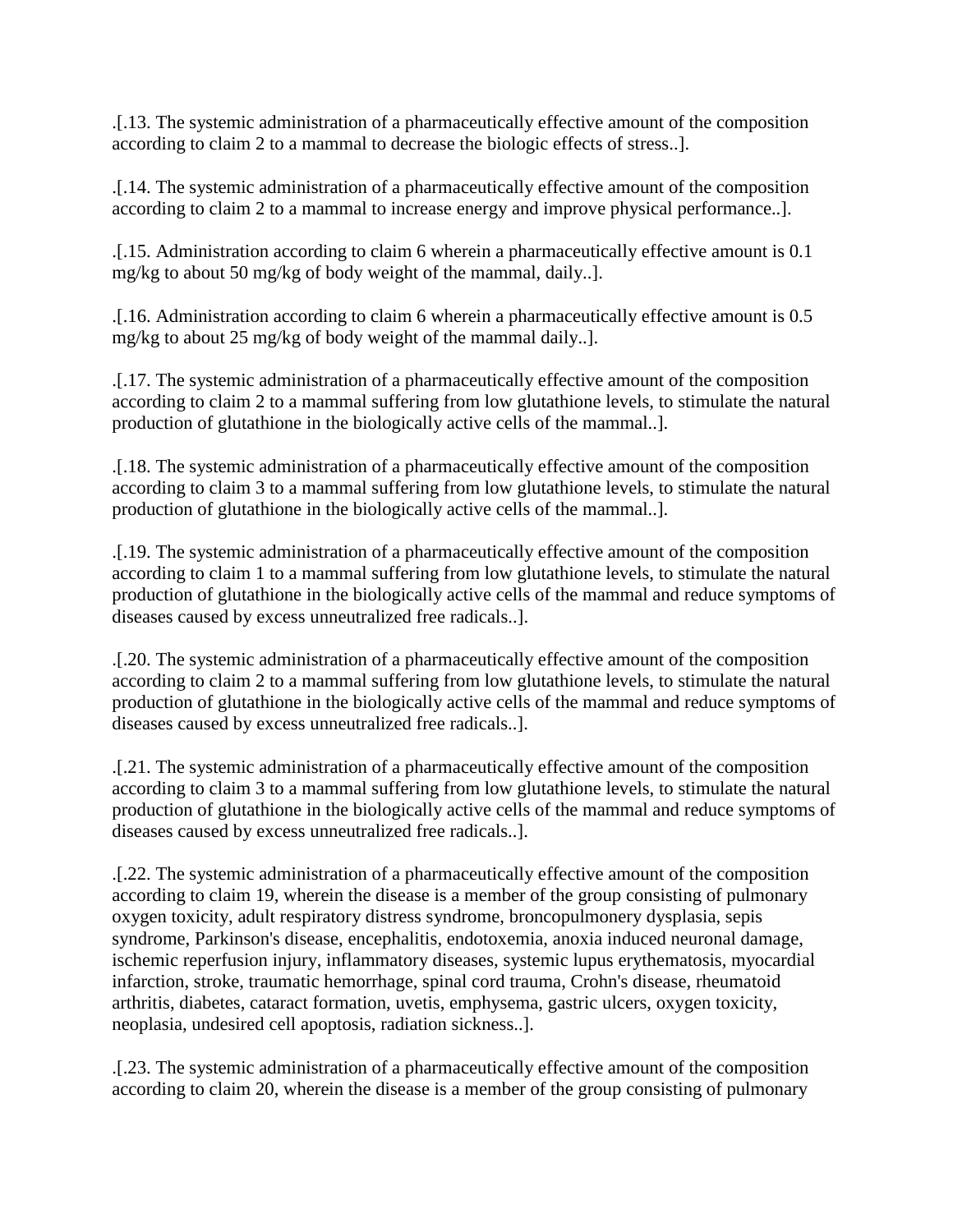oxygen toxicity, adult respiratory distress syndrome, broncopulmonery dysplasia, sepis syndrome, Parkinson's disease, encephalitis, endotoxemia, anoxia induced neuronal damage, ischemic reperfusion injury, inflammatory diseases, systemic lupus erythematosis, myocardial infarction, stroke, traumatic hemorrhage, spinal cord trauma, Crohn's disease, rheumatoid arthritis, diabetes, cataract formation, uvetis, emphysema, gastric ulcers, oxygen toxicity, neoplasia, undesired cell apoptosis, radiation sickness..].

.[.24. The systemic administration of a pharmaceutically effective amount of the composition according to claim 21, wherein the disease is a member of the group consisting of pulmonary oxygen toxicity, adult respiratory distress syndrome, broncopulmonery dysplasia, sepis syndrome, Parkinson's disease, encephalitis, endotoxemia, anoxia induced neuronal damage, ischemic reperfusion injury, inflammatory diseases, systemic lupus erythematosis, myocardial infarction, stroke, traumatic hemorrhage, spinal cord trauma, Crohn's disease, rheumatoid arthritis, diabetes, cataract formation, uvetis, emphysema, gastric ulcers, oxygen toxicity, neoplasia, undesired cell apoptosis, radiation sickness..].

.[.25. The systemic administration of a pharmaceutically effective amount of the composition according to claim 1 to a mammal, to promote the natural production of glutathione in the biologically active cells of the mammal which accelerates the detoxification of ethanol and alleviates symptoms associated with excessive ethanol imbibation..].

.[.26. The composition of claim 1 further comprising a probiotic, said probiotic for promoting the breakdown and absorption of nutrients, the elimination of toxins and to inhibit the growth of harmful bacteria in the gastrointestinal tract, thereby facilitating the absorption of Nacetylcysteine into the gastrointestinal tract..].

.[.27. The probiotic of claim 1, wherein said probiotic is a composition of "healthy bacteria" containing one or more of said healthy bacteria selected from the group comprising bifidobacterium longum, bifidobacterium infantis, lactobacillus acidophilus, lactobacillus casei, lactobacillus rhamnosus, saccharomyces boulardi, propionibacteria and enterococci..].

.[.28. The composition of claim 2 further comprising 1-glutamine, said component being an essential dietary component to promote the support of gastrointestinal growth and function, thus facilitating the absorption of N-acetylcysteine through the gastrointestinal tract..].

.[.29. The composition of claim 4 wherein N-acetyl-d-glucosamine promotes the biosynthesis of mucosal glycoproteins which make up the glycocalyx, a layer of the gut mucosa which acts to protect the tissue of the gastrointestinal tract while providing a selectively absorptive surface, thus facilitating the absorption of N-acetylcysteine into the gastrointestinal tracts..].

.Iadd.30. A composition of matter which comprises in admixture: N-acetylcysteine, N-acetyl-dglucosamine, vitamin C, present in an amount by weight of 1 to 20 parts N-acetylcysteine, 0.5 to 2 parts N-acetyl-d-glucosamine and 5 to 50 parts vitamin C; whereby the amount of vitamin C is in an amount of at least 1000 mg or greater to facilitate the absorption of N-acetylcysteine across a cellular membrane; and a pharmaceutically acceptable carrier for oral administration..Iaddend.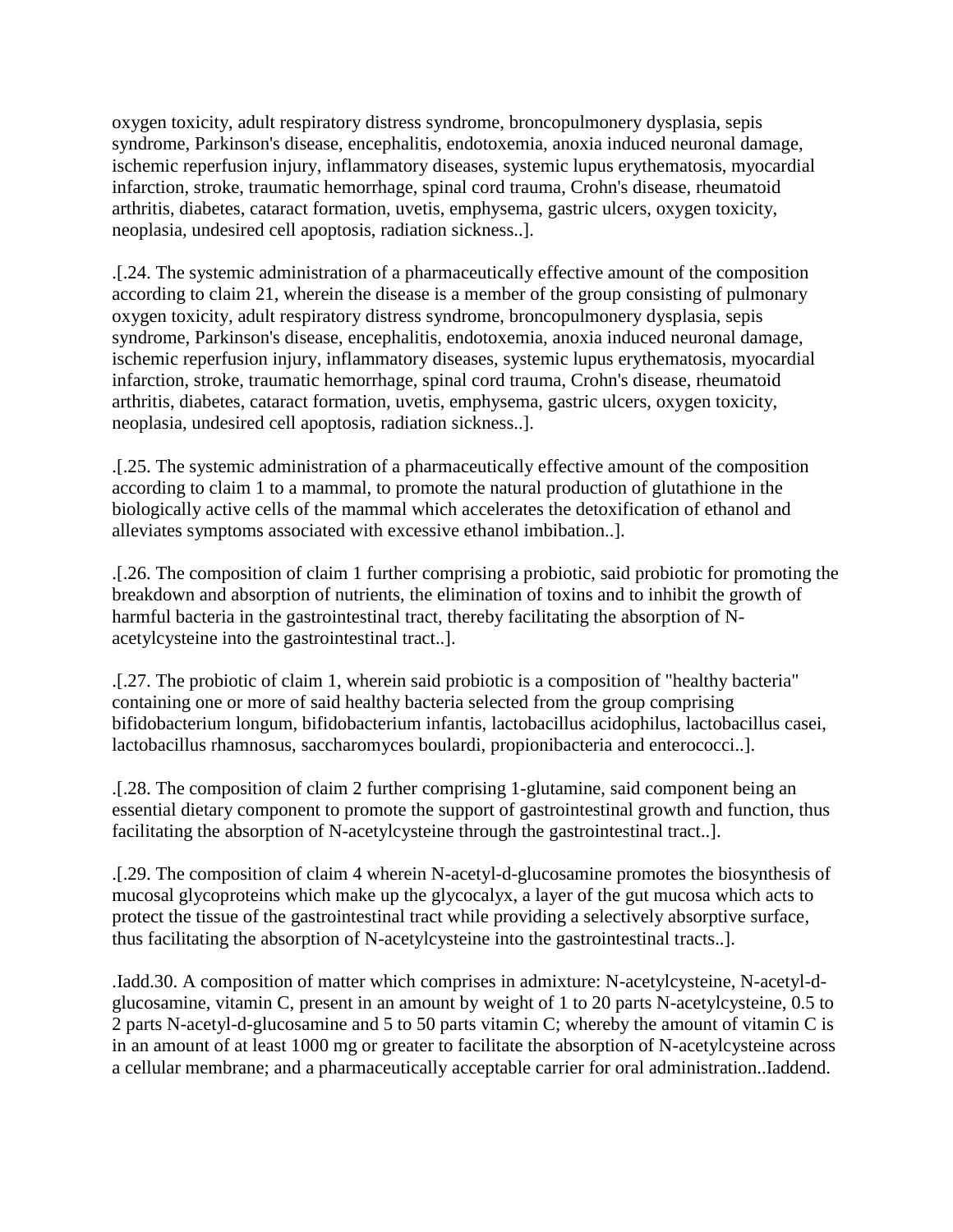.Iadd.31. A composition of matter which comprises in admixture: 3 parts N-acetylcysteine, 1 part N-acetyl-d-glucosamine and 2 parts vitamin C; whereby the amount of vitamin C is in an amount of at least 1000 mg or greater to facilitate the absorption of N-acetylcysteine across the cellular membrane; and a pharmaceutically acceptable carrier for oral administration..Iaddend.

.Iadd.32. A composition of matter of claim 30, which comprises in admixture; further comprising one or more substances selected from the group consisting of alpha-lipoic acid, sylmarin, quercitin, L-glutamine, a probiotic, and dietary protein..Iaddend.

.Iadd.33. The composition of claim 31, further comprising alpha-lipoic acid, sylmarin, quercitin, L-glutamine, and a probiotic..Iaddend.

.Iadd.34. The composition of claim 33, further comprising dietary protein..Iaddend.

.Iadd.35. The composition of claim 30, further comprising flavorants..Iaddend.

.Iadd.36. A method of stimulating natural production of glutathione in cells of a mammal which comprises systemic administration of a pharmaceutically effective amount of a composition of claim 30..Iaddend.

.Iadd.37. The method of claim 36, wherein the mammal is suffering from hepatitis..Iaddend.

.Iadd.38. The method of claim 36, wherein the mammal is suffering from HIV..Iaddend.

.Iadd.39. A method of stimulating natural production of glutathione in cells of the mammal and to promote shift of T-cell balance from TH2 to TH1 and decrease levels of IgE which comprises systemic administration of a pharmaceutically effective amount of a composition of claim 32..Iaddend.

.Iadd.40. A method of decreasing serum cholesterol and triglycerides in a mammal which comprises systemic administration of a pharmaceutically effective amount of a composition of claim 32..Iaddend.

.Iadd.41. A method of improving immune defense productions and thereby mitigating progression of illnesses to thereby limit fatigue to a mammal suffering from one or more of the following illnesses selected from the group consisting of chronic viral infections: HIV, hepatitis C, chronic fatigue, immuno deficiency syndrome, immune deficiencies, cancer, B-cell malignancies, lymphomas, chronic leukemia, myeloma Waldenstrom's and MGUS, which comprises systemic administration of a pharmaceutically effective amount of the composition according to claim 32 to a mammal..Iaddend.

.Iadd.42. The method of decreasing fatigue in a mammal which comprises systemic administration of the composition of claim 32 to a mammal..Iaddend.

.Iadd.43. A method of decreasing the biological effects of stress which comprises systemic administration of a pharmaceutically effective amount of the composition according to claim 32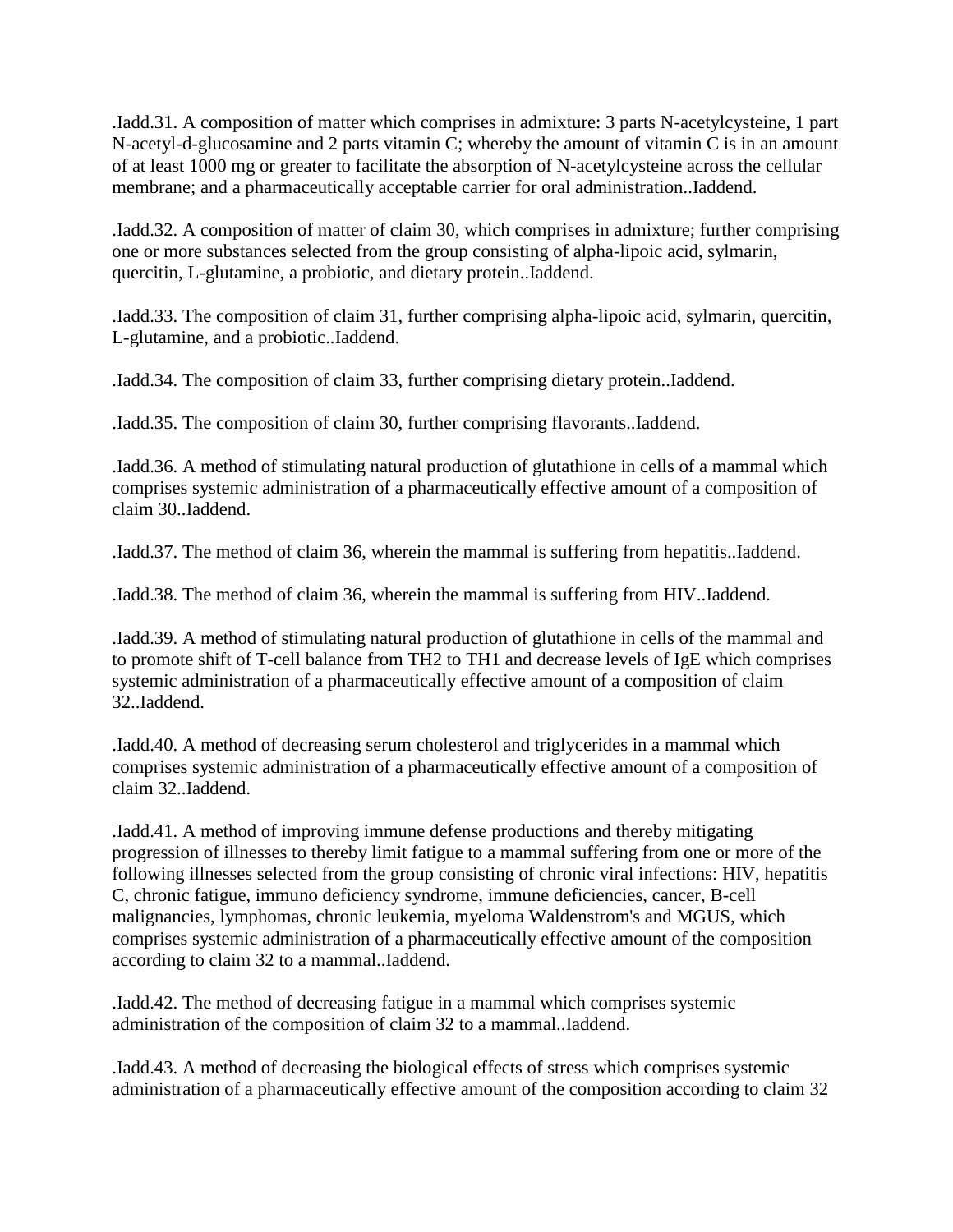to a mammal..Iaddend.

.Iadd.44. A method of increasing energy and improving physical performance which comprises systemic administration of a pharmaceutically effective amount of the composition according to claim 32 to a mammal..Iaddend.

.Iadd.45. The method of claim 36, wherein the pharmaceutically effective amount is 0.1 mg/kg to about 50 mg/kg of body weight of the mammal, daily..Iaddend.

.Iadd.46. The method of claim 36, wherein the pharmaceutically effective amount is 0.5 mg/kg to about 25 mg/kg of body weight of the mammal, daily..Iaddend.

.Iadd.47. The method of claim 36, wherein the composition further comprising one or more of the following substances selected from the group consisting of alpha-lipoic acid, sylmarin, quercitin, L-glutamine, a probiotic, and dietary protein..Iaddend.

.Iadd.48. The method of claim 47, wherein the composition further comprising one or more of the following substances selected from the group consisting of alpha-lipoic acid, sylmarin, quercitin, L-glutamine, and a probiotic..Iaddend.

.Iadd.49. A method of stimulating the natural production of glutathione in the cells of the mammal and reduce symptoms of diseases caused by excess unneutralized free radicals which comprises the systemic administration of a pharmaceutically effective amount of the composition of claim 32..Iaddend.

.Iadd.50. The method of claim 49, wherein the composition further comprising one or more of the following substances selected from the group consisting of alpha-lipoic acid, sylmarin, quercitin, L-glutamine, a probiotic, and dietary protein..Iaddend.

.Iadd.51. The method of claim 50, wherein the composition further comprising one or more of the following substances selected from the group consisting of alpha-lipoic acid, sylmarin, quercitin, L-glutamine, and a probiotic..Iaddend.

.Iadd.52. The method of claim 49, wherein the disease is selected from the group consisting of pulmonary oxygen toxicity, adult respiratory distress syndrome, bronchopulmonery dysplasia, sepsis syndrome, Parkinson's disease, encephalitis, endotoxemia, anoxia induced neuronal damage, ischemic reperfusion injury, inflammatory diseases, systemic lupus erythematosis, myocardial infarction, stroke, traumatic hemorrhage, spinal cord trauma, Crohn's disease, rheumatoid arthritis, diabetes, cataract formation, uvetis, emphysema, gastric ulcers, oxygen toxicity, neoplasia, undesired cell apoptosis, and radiation sickness..Iaddend.

.Iadd.53. The method of claim 50, wherein the disease is selected from the group consisting of pulmonary oxygen toxicity, adult respiratory distress syndrome, bronchopulmonery dysplasia, sepsis syndrome, Parkinson's disease, encephalitis, endotoxemia, anoxia induced neuronal damage, ischemic reperfusion injury, inflammatory diseases, systemic lupus erythematosis, myocardial infarction, stroke, traumatic hemorrhage, spinal cord trauma, Crohn's disease,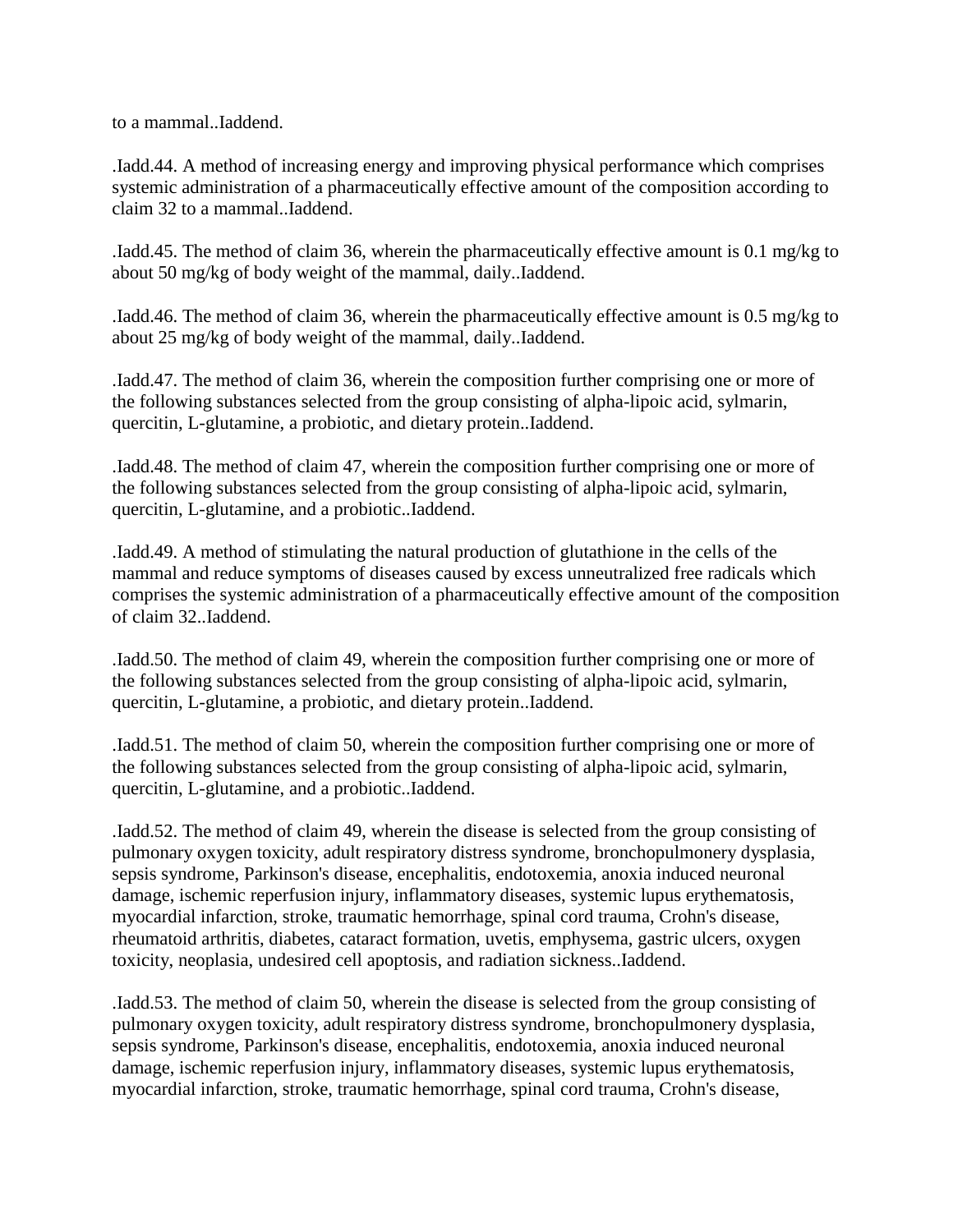rheumatoid arthritis, diabetes, cataract formation, uvetis, emphysema, gastric ulcers, oxygen toxicity, neoplasia, undesired cell apoptosis, and radiation sickness..Iaddend.

.Iadd.54. The method of claim 51, wherein the disease is selected from the group consisting of pulmonary oxygen toxicity, adult respiratory distress syndrome, bronchopulmonery dysplasia, sepsis syndrome, Parkinson's disease, encephalitis, endotoxemia, anoxia induced neuronal damage, ischemic reperfusion injury, inflammatory diseases, systemic lupus erythematosis, myocardial infarction, stroke, traumatic hemorrhage, spinal cord trauma, Crohn's disease, rheumatoid arthritis, diabetes, cataract formation, uvetis, emphysema, gastric ulcers, oxygen toxicity, neoplasia, undesired cell apoptosis, and radiation sickness..Iaddend.

.Iadd.55. The method of claim 36, wherein the method of stimulating natural production of glutathione in cells of a mammal results in detoxification of ethanol and alleviation of symptoms associated with excessive ethanol imbibation..Iaddend.

.Iadd.56. The composition of claim 32 wherein the one or more substances is Lglutamine..Iaddend.

*Description*

# BACKGROUND OF THE INVENTION

## 1. Field of the Invention

This invention provides a method of improving glutathione (GSH) concentrations, both intra and extra-cellularly, in mammals, thereby improving the cellular and humoral immune response. It comprises oral administration of a therapeutically effective amount of nutritional supplement which is composed of critical and synergistic quantities of amino acids, peptides, and bioflavanoids.

2. Brief Description of Related Art

Glutathione is a well-known tripeptide, which exists in two basic forms. The antioxidant form or "reduced glutathione" tripeptide is conventionally called "glutathione" and abbreviated as "GSH". The oxidized form is a sulfur-sulfur linked compound known as glutathione disulfide (GSSG).

Glutathione in its biologically active, reduced form (GSH) has the formula: ##STR00001## and is appropriately named .gamma.-L-Glutamyl-L-cysteinylglycine. It is ubiquitous in animals, plants, and microorganisms and being water soluble is found mainly in the cell cytosol and other aqueous phases of the living system. Glutathione often attains millimolar levels inside living cells, which makes it one of the most highly concentrated intracellular antioxidants.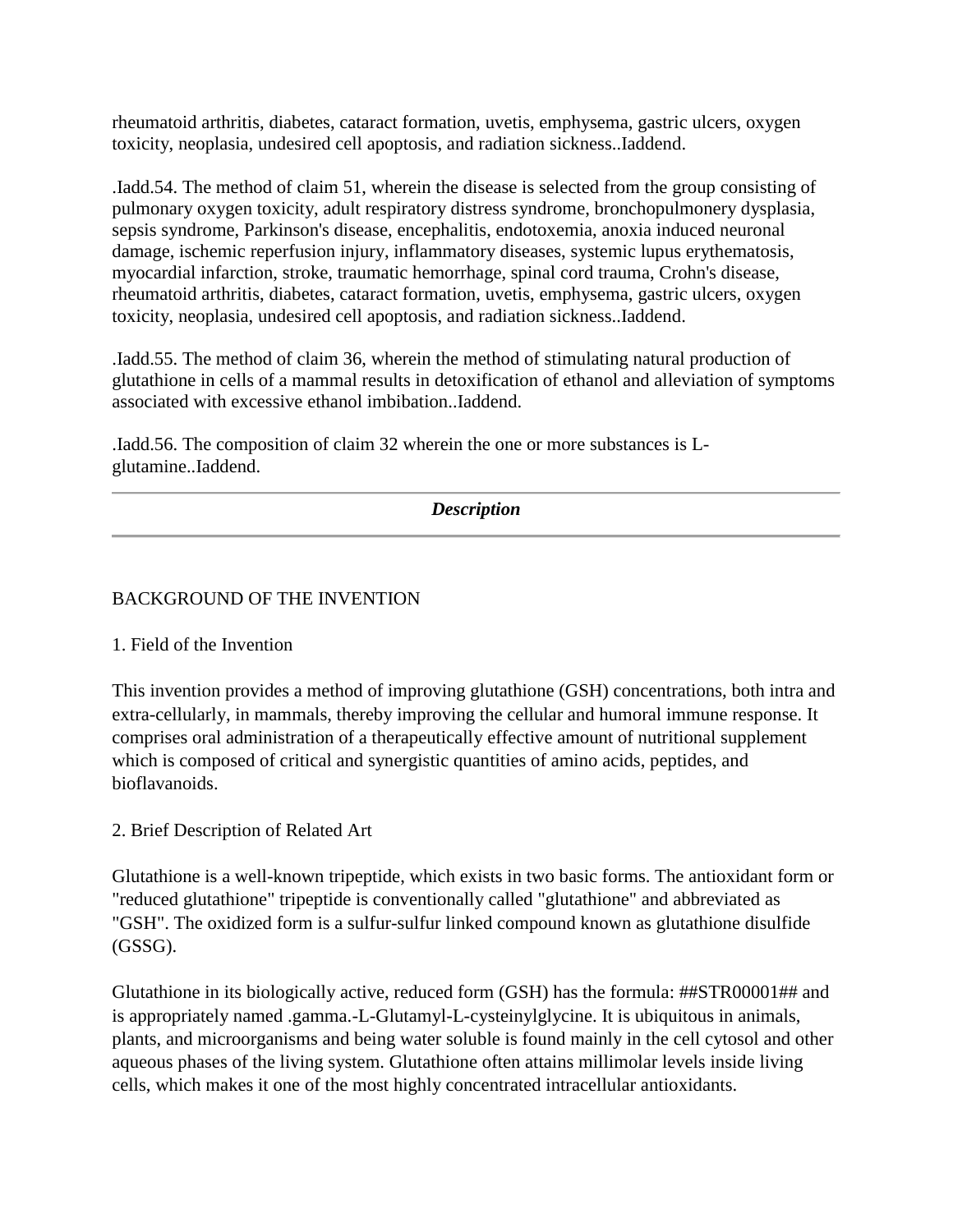Glutathione is homeostatically controlled, both inside the animal cell and outside. Enzyme systems synthesize it, utilize it, and regenerate it per the gamma-glutamyl cycle. (Meister A. Glutathione, Ascorbate and Cellular Protection Cancer Res (Suppl) 1994 (Apr 1); 54:1969S-1975S).

Glutathione is most concentrated in the mammal liver (10 mM), where the P450 Phase II" enzymes require it to convert fat-soluble substances into water-soluble GSH conjugates in order to facilitate their excretion. While providing GSH for their specific needs, the liver parenchymal cells export GSH to the outside, where it serves as systemic source of-SH/reducing power.

Briefly, glutathione synthesis occurs within animal cells in two closely linked enzymatically controlled reactions that utilize Adenosine Triphosphate (ATP) and draw on nonessential amino acids as substrates. First, cysteine and glutamate are combined (by the enzyme gamma-glutamyl cysteinyl synthetase, with availability of cysteine usually being the rate-limiting factor. Cysteine is generated from the essential amino acid methionine, from the degradation of dietary protein, of from turnover of endogenous proteins. The buildup of GSH acts to feedback-inhibit this enzyme, thereby helping to ensure homeostatic control over GSH synthesis.

The second GSH synthesis reaction combines gamma-glutamylcysteine with glycine to generate GSH (catalyzed by GSH synthetase).

With regard to the essentiality of GSH for the survival of the mammal, substantial information is available from studies on hereditary GSH depletion in the human, and from experimental depletion and repletion of GSH in animal models and cell cultures, see for example: Meister A. Larsson A. Glutathione Synthetase Deficiency and Other Disorders of the Gamma-Glutamyl Cycle; Scriver CR. et al eds. The Metabolic and Molecular Bases of Inherited Disease (Volume I). New York: McGraw-Hill: 1995:1461-1495 (Chapter 43); and Beutler E. Nutritional and Metabolic Aspects of Glutathione, Annu Rev Nutr 1989;9:287-302.

Reduced GSH levels in mammalian cells are associated with a wide variety of pathophysiologic states, including hepatic dysfunction, malignancies, HIV infection, pulmonary disease, Parkinson's disease, related immunologic illnesses and physiological conditions; see for example the descriptions in Kidd, Alternative Medicine Review, Vol. 2, No. 3, pages 156-176 (1997).

The consequences of sustained GSH depletion are fatal. As cellular GSH is depleted, first individual cells die in those areas most affected. Then zones of tissue damage begin to appear. Localized free-radical damage spreads across the tissue in an ever-widening, self-propagating wave.

An object of this invention is to promote gastrointestinal absorption and intracellular uptake of components which will maximize intracellular reduced glutathione production by a mammal including a human.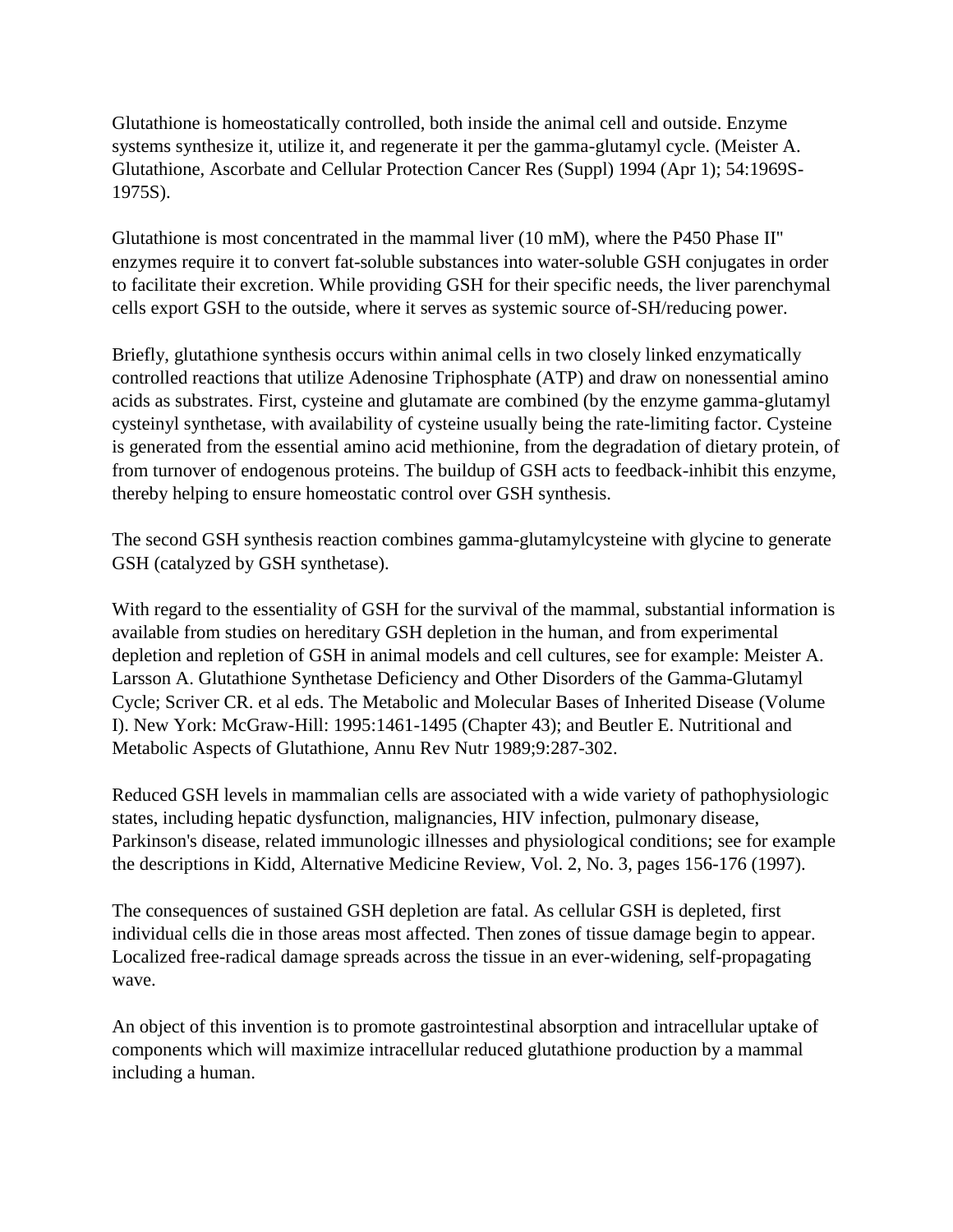### SUMMARY OF THE INVENTION

The invention comprises a composition of matter, which comprises in admixture:

N-acetylcysteine;

vitamin C; and

a pharmaceutically acceptable systemic carrier for oral administration.

In preferred embodiments, the invention further comprises one or more of the following:

alpha-lipoic acid;

sylmarin;

quercitin;

l-glutamine;

N-acetyl-d-glucosamine;

a probiotic.

The invention also comprises systemic administration of the composition of the invention to a mammal suffering from low glutathione levels, to stimulate the natural production of glutathione in the biological cells of the mammal.

The term "low glutathione levels" as used herein means a blood glutathione level below about 440 .mu.g glutathione/10.sup.10 erythrocytes, determined by the colorimetric method of Beutler et al., Improved Method for the Determination of Blood Glutathione, J. Lab. Clin. Med., 61;882- 8(1963). Normal levels in humans ranges from about 440 to 654 .mu.g/10.sup.10erythrocytes.

#### DETAILED DESCRIPTION OF THE PREFERRED EMBODIMENTS OF THE INVENTION

Recently, there have been many scientific papers published discussing the direct relationship between decreased glutathione levels and the progression of many chronic diseases. Glutathione functions as an antioxidant, antitoxin and protector of red blood cells, and is extremely important to the immune system. It neutralizes free radicals minimizing the damage they cause and is profoundly important for cellular homeostasis.

As with other cell types, the proliferation, growth, and differentiation of immune cells is dependent on GSH. Both the T and the B lymphocytes require adequate levels of intracellular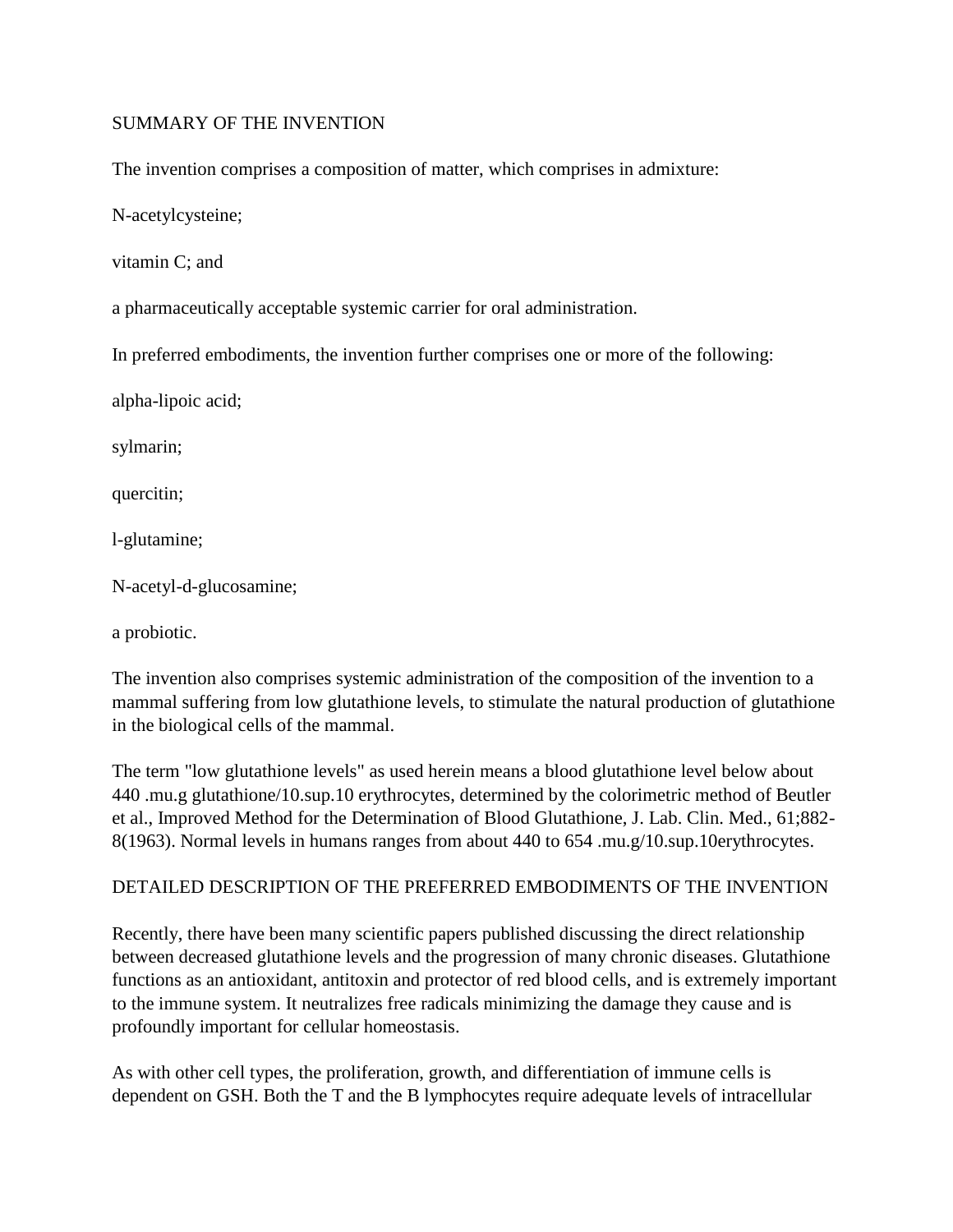GSH to differentiate, and healthy humans with relatively low lymphocyte GSH were found to have significantly lower CD4 counts; Kinscherf R. Fischbach T. Mihm S. et al. Effect of glutathione depletion and oral N-acetylcysteine treatment on CD4+ and CD8+ cells. FASEB J 1994;8:448-451. Intracellular GSH is also required for the T-cell proliferative response to mitogenic stimulation, for the activation of cytotoxic T "killer" cells, and for many specific Tcell functions, including DNA synthesis for cell replication, as well as for the metabolism of interleukin-2 which is important for the mitogenic response; Wu D. Meydani S N, Sastre J. et al. In-vitro glutathione supplementation enhances interleukin-2 production and mitogenic response of peripheral blood mono-nuclear cells from young and old subjects; J Nutr 1994;124:655-663.

In summary, it has been demonstrated that decreased levels of glutathione may be a result of various types of prolonged stress, increased free radical formation and hyperactivity of the immune system. These factors in turn compromise the health of mammalian cells. Despite the apparent importance of adequate glutathione levels, little emphasis has heretofore been placed on replacing depleted stores. Some glutathione comes from the diet but the majority is made in the liver.

Studies have demonstrated that oral GSH supplementation is not well absorbed by many of the mammal's cells and does not replenish losses inside cells where it is most needed; Witschi A. Reddy S. Stofer B. et al. The systemic availability of Oral Glutathione. Eur. J Clin. Pharmacol. 1992;43:667-669.

The sulfur-containing amino acid l-cysteine is the precursor that most limits the cellular biosynthesis of GSH. When substituted into the diet in place of the total protein allowance it was effective in raising GSH levels (see Witschi et al., supra.)

Glutathione esters, synthetic compounds prepared by linking the glycol end of GSH into ester bonds, have been the subject of much research by Meister, Anderson, supra., as potential oral GSH delivery compounds (see also U.S. Pat. No. 4,784,685). These esters do appear to be effective GSH delivery vehicles, but have the disadvantage that they yield alcohols in vivo when their ester bonds are broken, and their safety over the long term has yet to be satisfactorily demonstrated.

We have discovered that to efficiently raise the level of glutathione intracellularly, it is necessary to employ several different mechanisms that work simultaneously. First, essential elements needed by the body for the manufacture of glutathione must be introduced. Second, gastrointestinal health of the mammal must be optimal to facilitate nutrient absorption. Third, the liver function must be supported and protected as the liver is the glutathione "manufacturing and storage house". Lastly, recycling existing glutathione and enhancing enzymatic reactions that promote glutathione synthesis are also important functions which are advantageous to support.

The essential element needed by the mammalian cell to manufacture glutathione (GSH) is Nacetylcysteine (NAC). It has proven to be the most efficient dietary source of glutathione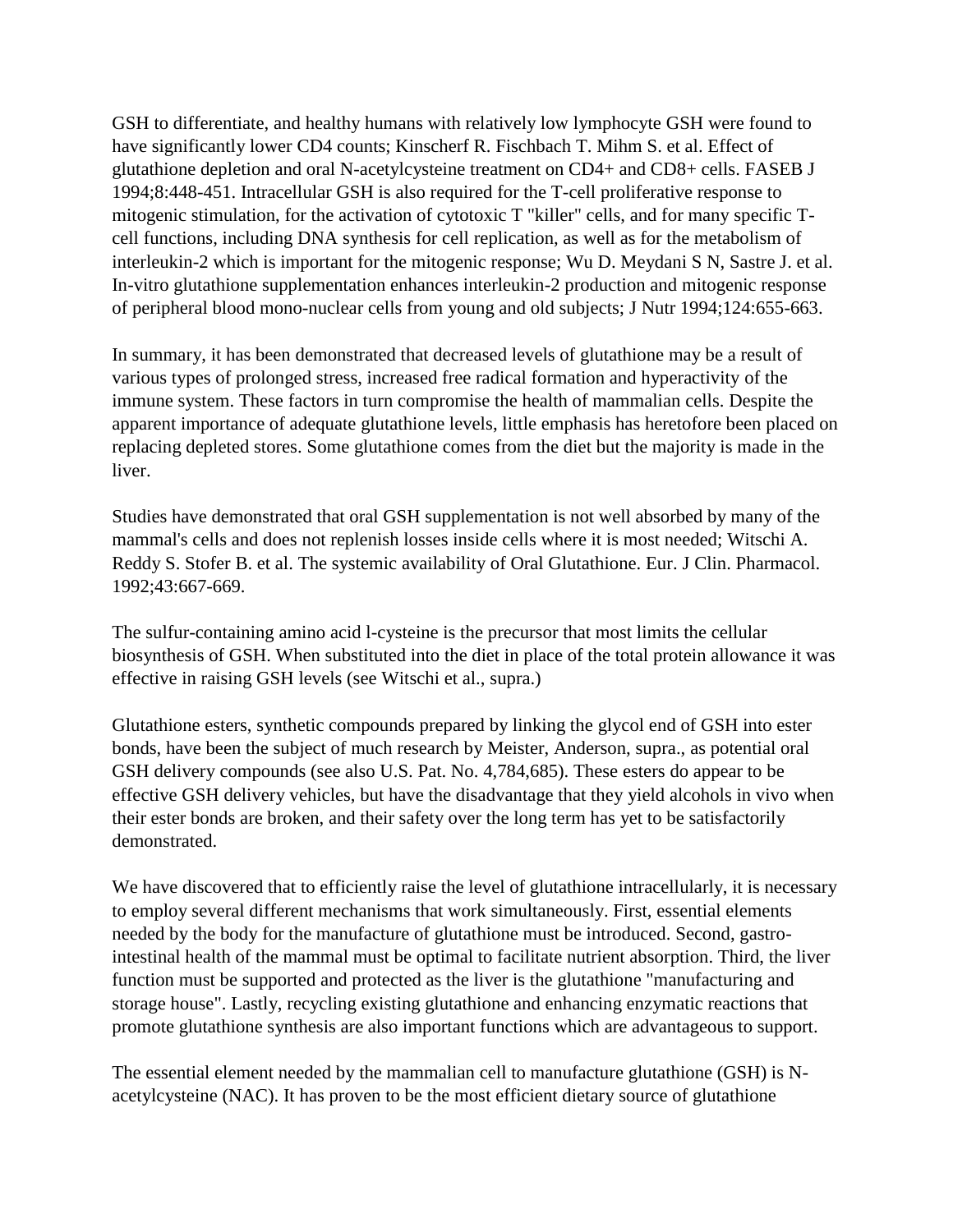precursor. It is a precursor and the main limiting factor necessary for the body to manufacture reduced glutathione. NAC is well absorbed by the intestine and readily converted by the mammalian cell (particularly in the liver) to glutathione.

The absorption of N-acetylcysteine (NAC) and transport across the cellular membrane is facilitated by the presence of ascorbic acid (vitamin C). Vitamin C maximizes NAC transport across biological cell membranes and helps to conserve existing glutathione stores within the cell cytosol.

The utilization of N-acetylcysteine within the biological cell to synthesize glutathione is improved by the presence of alpha lipoic acid. Alpha lipoic acid increases the cell's ability to make glutathione. It enables the key enzyme required to glutathione synthesis to work under optimum conditions and induces a substantial increase in intracellular reduced glutathione; see Busse E. Zimmer G. Schopohl B, et al. Influence of alpha-lipoic acid on intracellular glutathione in vitro and in vivo; Arzneimittel-Forschung 1992;42:829-831; and Han D. Handelman G. Marcocci, et al. Lipoic Acid Increases de novo Synthesis of Cellular Glutathione by Improving Cystine Utilization, Biofactors 1997;6:321-338. 1995:29: 1263-73.

As mentioned above, support of liver function in the mammal being treated for low glutathione levels is advantageous. For this purpose, there may be orally administered to the mammal the following:

A. Sylimarin serves to improve and restore liver function. It quenches free radicals, reduces potential toxicity, and stimulates protein synthesis necessary to create new liver cells. Also known as "silibin", "silybin" or "silybinin", Silymarin is a generic term for extract from the mature fruits of Silybum marianum (sometimes Carduus marianus), commonly known as milk thistle; see Madaus AG publication: Legalon. Koln, Germany, 1989 and Valenzuela A, et al. Silymarin Protection Against Hepatic Lipin Peroxidation Induced by Acute Ethanol Intoxication in Rats, Biochemical Pharmacology, 1985:34(12):2209-2212. Sylimarin is available under the trade name Legalon.RTM., from Madaus AG, (Jarrow Formulas, Inc.; Madaus, 1989).

B. Quercetin [2-(3,4-Dihydroxyphenyl)-3,5,7-trihydroxy-4H-1-benzopyran-4-one] is used for its ability to eliminate toxic compounds found in the liver. It has anti-hepatotoxic, antiviral, antiinflammatory and antibacterial properties. It may be synthesized by the method of Shakhova et al., Zh. Obsheh. Khim., 32, 390 (1962).

Advantageously, the following nutritionals are also employed in the method of the invention.

L-glutamine is an essential dietary component for the support of gastrointestinal growth and function and it is utilized as fuel in the small intestines. It is used by the intestinal tract in large amounts for energy during periods of physiological stress. It has been shown to perserve liver glutathione after lethal hepatic injury and nourish tissues in the GI tract, liver and immune system, see for example; Souba, W.W., et al. The Role of Glutamine in Maintaining a Healthy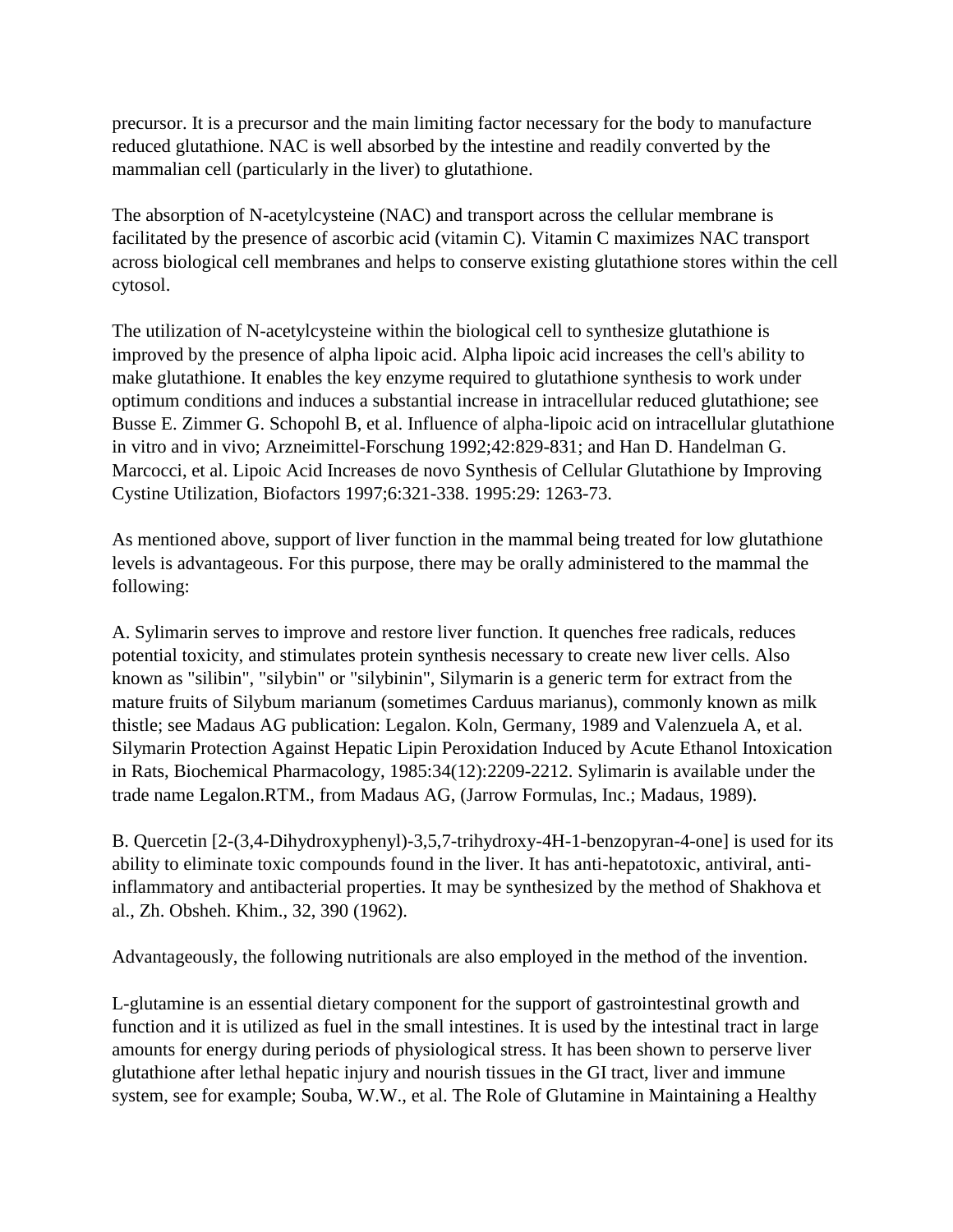Gut and Supporting the Metabolic Response to Injury and Injection. J. Of Surgical Res., 990:48(4):83-91.

N-acetyl-d-glucosamine (NAG) is a key precursor in the biosynthesis of mucosal glycoproteins that form glycocalyx. The glycalyx is the most superficial, highly viscous layer of the gut mucosa that comes in contact with intestinal contents. The glycoprotein layer acts to protect the underlying tissues from exposure to enzymes, acid and bacterial assault while providing a selectively absorptive surface, Wilmore, D. W., et al, The gut: a Central Organ After Surgical Stress; Surgery 1988: 104, (5):917-23.

Probiotics or "healthy bacteria" are necessary as they breakdown nutrients, eliminate toxins and inhibit harmful bacteria that enter mammalian systems through the GI tract. The term "Probiotic" is defined herein as "A live microbial food supplement which beneficially affects the host mammal by improving its microbial balance". Representative of healthy bacteria are isolates of bifidobacteria, lactobacilli, such as Lactobacillus acidophilus and Lactobacillus casei, propionibacteria, and enterococci. Lactobacilli are preferred in the composition and method of the invention (see Perdigon, G. et al., Immunology 63:17-23 (1988)). More preferably Lactobacillus rhamnosus, Lactobacillus casei, Bifidobacterium longum, Bifidobacterium infantis, Lactobacillus acidophillus, and Saccharomyces boulardi are used.

Finally, a source of dietary protein is preferred and advantageous to supplement the nutritional needs of the mammal. We have found that the compositions of the invention and the method herein described are optimized by inclusion of a biologically active whey protein composition comprising an undenatured whey protein concentrate obtained from raw mammalian milk. This concentrate contains substantially all of the heat labile whey protein found in the raw milk. Representative of concentrate which are commercially available include Promod.TM., available from Ross Laboratories, Division of Abbott Laboratories, Chicago, Ill. Concentrates may also be prepared by the method described in U.S. Pat. No. 5,290,571, incorporated herein by reference thereto. The undenatured whey protein concentrates also contain a rich variety of immunoglobulins which boast the immunologic response of the mammal treated with the concentrates; see for example U.S. Pat. No. 5,456,924 which is incorporated herein by reference thereto.

A high protein, low fat whey has immuno-supportive properties. It is rich in naturally active immunoglobulins, essential amino acids and other important nutrients critical for proper nutrient utilization within the gut.

We have discovered that the ingredients described above work synergistically to provide the necessary nutrients required for glutathione production while supporting the mammal's ability to produce and preserve existing stores of GSH. The effect of the admixture of ingredients is far more significant than the individual ingredients alone.

This invention also relates also to pharmaceutical dosage unit forms for systemic administration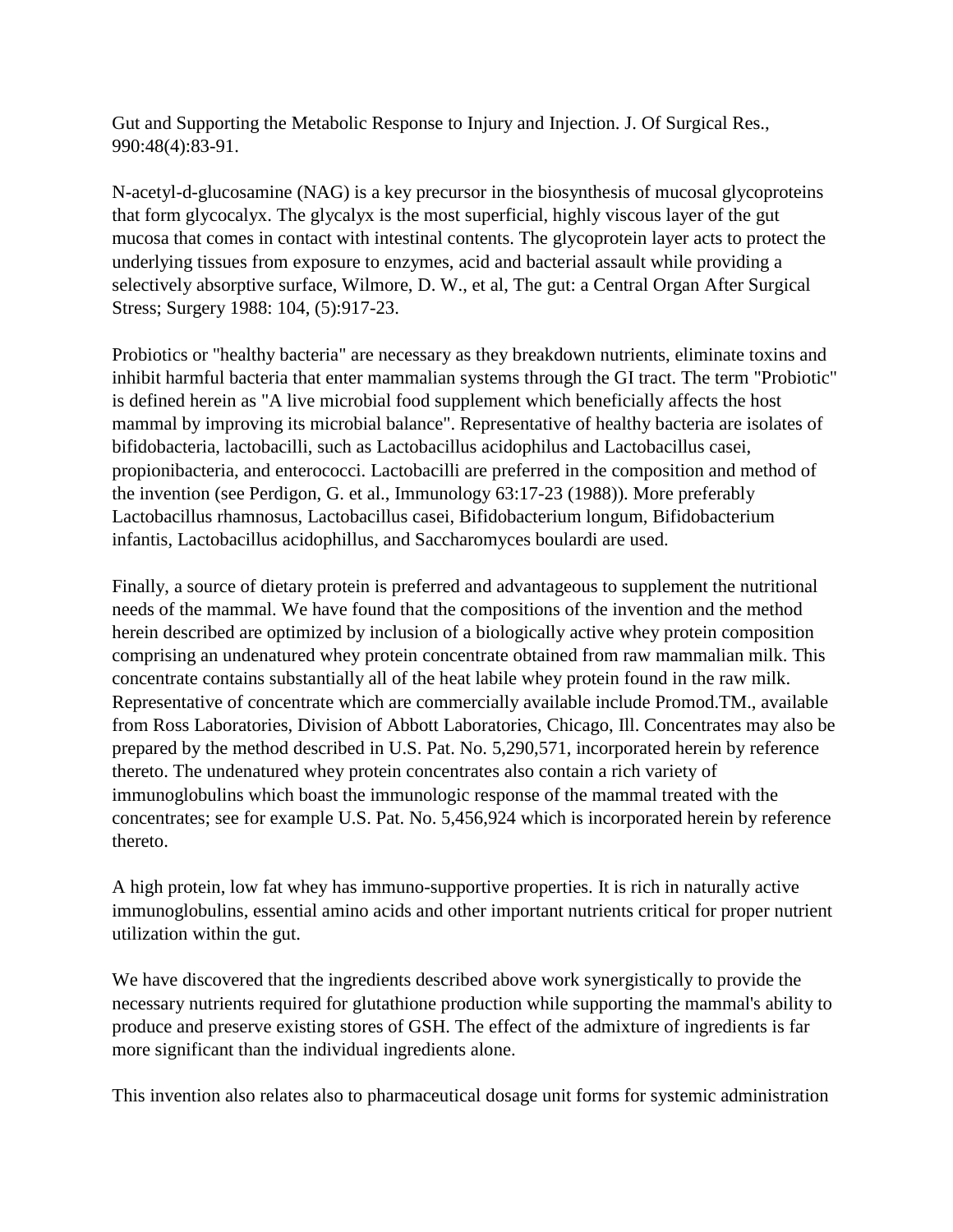(oral, topical administration) which are useful in treating mammals, including humans. The term "dosage unit form" as used in this specification and in the claims refers to physically discrete units suitable as unitary dosage for mammalian subjects, each unit containing a predetermined quantity of the essential active ingredient; calculated to produce the desired effect in combination with the required pharmaceutical means which adapt said ingredient for systemic administration. Examples of dosage unit forms in accordance with this invention are tablets, capsules, orally administered liquid preparations in liquid vehicles, suppositories, and dry preparations for the extemporaneous preparation of preparations in a liquid vehicle. Solid diluents or carriers for the solid oral pharmaceutical dosage unit forms are selected from the group consisting of lipids, carbohydrates, proteins and mineral solids, for example, starch, sucrose, kaolin, dicalcium phosphate, gelatin, acacia, corn syrup, corn starch, talc and the like. Capsules, both hard and soft, are formulated with conventional diluents and excipients, for example, edible oils, talc, calcium carbonate, calcium stearate, magnesium stearate and the like. Liquid pharmaceutical preparations for oral administration may be prepared in water or aqueous solutions which advantageously contain suspending agents, such as for example, sodium carboxymethylcellulose, methylcellulose, acacia, polyvinyl pyrrolidone, polyvinyl alcohol and the like.

Such preparations must be stable under the conditions of manufacture and storage, and ordinarily contain in addition to the basic solvent or suspending liquid, preservatives in the nature of bactericidal and fungicidal agents, for example, parabens, chlorobutanol, benzyl alcohol, phenol, thimerosal, and the like. In many cases it is preferable to include isotonic agents, for example, sugars or sodium chloride. Carriers and vehicles include vegetable oils, water, ethanol, and polyols, for example, glycerol, propylene glycol, liquid polyethylene glycol, and the like.

The pharmaceutical dosage unit forms are prepared in accordance with the preceding general description to provide an effective amount of the essential active ingredient per dosage unit form in admixture with the means for adaptation to systemic administration. In general, the unit dose form will contain 3 to 73 percent by weight of the essential active ingredient.

It will be appreciated that the exact dosage of the essential active ingredient constituting an effective amount for treatment of a mammal according to the method of the invention will vary greatly depending on the specific nature of the clinical condition being treated, severity of the condition, species of mammal, age, weight and condition of the mammal, mode of administration of the dosage form and the specific formulation being administered. The exact dose required for a given situation may be determined by administration of a trial dose and observation of the clinical response. In general, an effective amount to be administered will be within a range of from about 0.1 mg. per kg. to about 50 mg. per kg. of body weight of the recipient, daily. Preferably 0.5 mg./kg. to about 25 mg./kg. daily is provided. In most instances, a single month of administration will effect a noticeable response and bring about the result desired. In cases such as the treatment of immunological conditions however, it may be desirable to repeat the administrations several times daily over longer periods of time.

The following examples and preparations describe the manner and process of making and using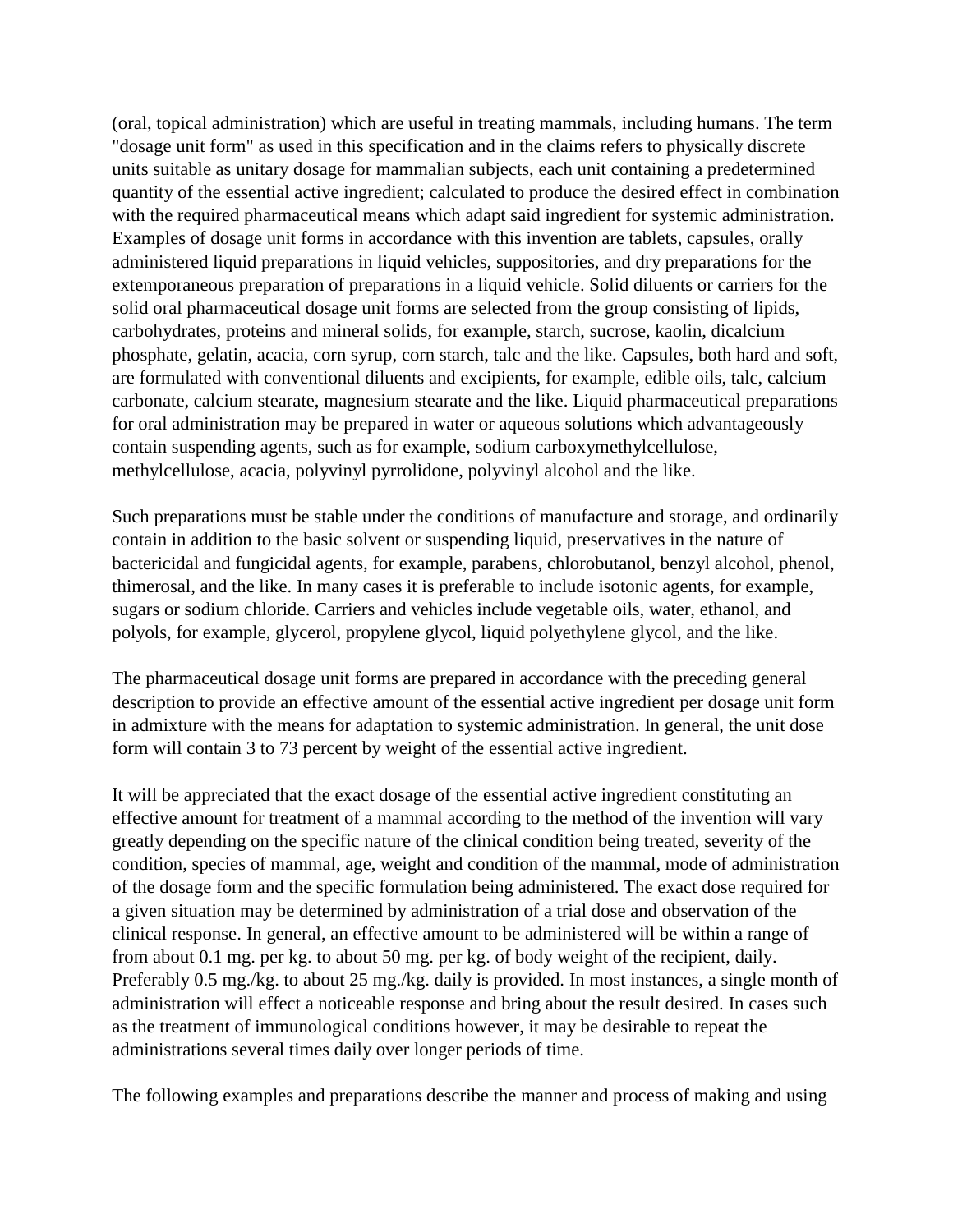the invention and set forth the best mode contemplated by the inventor of carrying out the invention but are not to be construed as limiting.

## EXAMPLE 1

A mixture of the following ingredients is prepared by hand mixing:

TABLE-US-00001 Ingredient Quantity N-acetylcysteine 1,000 to 20,000 mg vitamin C 5,000 to 50,000 mg alpha-lipoic acid 100 to 2,500 mg sylmarin 100 to 2,500 mg Quercetin 100 to 2,500 mg l-glutamine 500 to 2,000 mg N-acetyl-d-glucosamine 500 to 2,000 mg whey protein concentrate 1,000 to 20,000 mg Lactobacillus acidophilus Twenty Million to One Billion CFU; Schiff Products, Inc., Salt Lake City, Utah. orange essence flavor Adjust to taste

The mixture which constitutes the essential active ingredient of a preferred embodiment of the invention, together with a flavorant may be compounded into wafers, tablets or capsules containing 750 to 14,000 mg of active ingredient. In an uncompounded form, the powder dry mixture may be orally administered to a human (one teaspoonful, once or twice daily) as a dietary supplement or as recommended by a health care professional. Alternatively, the dry powder may be mixed with juice, water or food to facilitate administration.

## EXAMPLE 2

Three dosage units in powder form, each containing 500 mg of essential active ingredient (e.g an amount of the mixture of Example 1, supra. were prepared from the following ingredients:

TABLE-US-00002 essential active ingredient 1500 g starch (Rx-1500) 300 g magnesium stearate, USP 39 g colloidal silicic acid 19.5 g Avicel .RTM. pH 102. q.s. to 3900 g

The essential active ingredient was ground through a 0.25 mm sieve opening screen. The powdered active ingredient, with 50% of the total amount of magnesium stearate be used, colloidal silicic acid and Avicel.RTM. pH 10.2 were passed through a 40 mesh sieve, mixed for 20 minutes and then slugged. The slugs were broken down by forcing through a screen No. 11, and mixed with the remaining magnesium stearate.

One dosage given orally 1-4 times a day is useful in the relief of immuno-deficiency in adult humans provoked by infective disease, or other etiological causes.

### EXAMPLE 3

Three thousand dosage units for oral use, each containing 750 mg of the essential active ingredient, were prepared from the following ingredients:

TABLE-US-00003 essential active ingredient 750 g colloidal silicic acid 30 g magnesium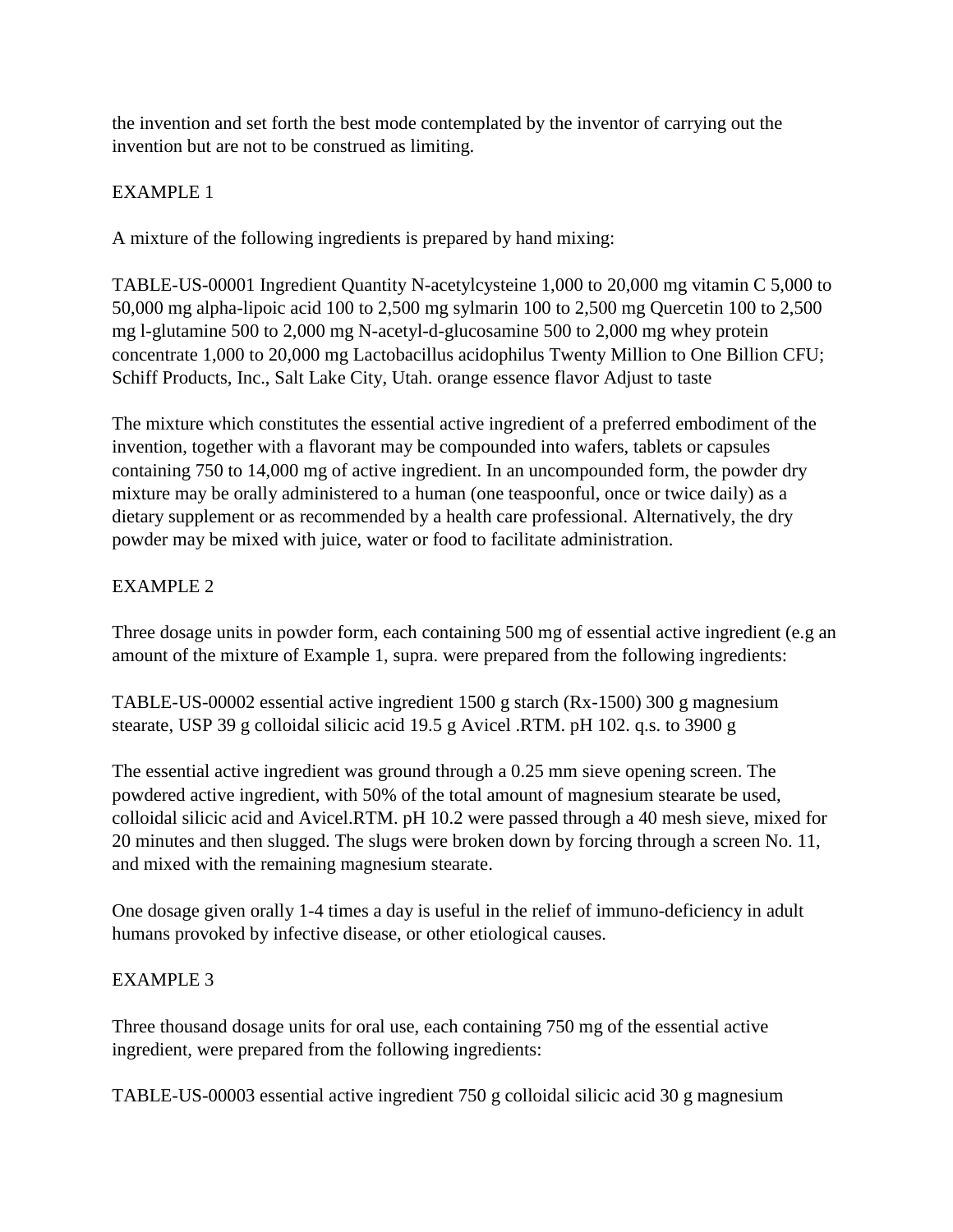stearate, USP 30 g microcrystalline cellulose 150 g lactose 90 g

In accordance with the active ingredient potency, the amount of lactose was adjusted to achieve a weight of 900 mg for each dosage unit. The ingredients were passed through a 40 mesh sieve and mixed for 30 minutes. The powder may be mixed into a drink or inserted into hard gelatin capsules No. 0 and filled using Zanazi, model RV-59 equipment. The capsules should be preserved in airtight, light-resistant containers.

When administered to a human adult suffering from low levels of glutathione (GSH) 1 to 4 dosage units daily, the level is adjusted upward to a normal range.

### EXAMPLE 4

A mixture of the following ingredients is formed into a powdered dosage form in the following proportion:

TABLE-US-00004 Ingredient Quantity Vitamin C (ascorbate) 1000 mg N-acetyle cysteine 1500 mg L-Glutamine 3000 mg N-acetyle d-glucosamine 500 mg Alpha-Lipoic acid (ALA) 75 mg Quercetin 75 mg Sylimarine 100 mg Whey protein 500 mg Conjugated linoteic acid (CLA) 500 mg Orange flavor 380 mg Rice syrup 1516 mg Malic acid 7.8 mg Citric acid 7.8 mg Stevia 455 mg GI Balance (Probiotic) 300 mg

Our studies have shown that the administration of the above dosage unit (one rounded teaspoon) mixed into a liquid 1-4 times (preferably 2 times) a day is useful in the relief of immunodeficiency in adult humans provoked by infective disease, or other etiological causes. For example, the inventive composition can be used effectively to improve heptatic function e.g. decreased inflamation (ALT) in patients with chronic hepatitis C and patients who are receiving protease inhibitors as part of HAART therapy for HIV. Both groups demonstrated an increase in intra lymphocyte GSH levels after the administration of the inventive composition.

Our studies have shown systemic administration of the composition results in an improvement in T lymphocyte function which correlates directly with an increased intra lymphocyte GSH. In addition, our data demonstrates that the inventive composition and method shifts the T-cell balance from TH2 (allergy producing) to TH1 (viral/tumor killing) and the increases intra lymphocyte GSH correlate directly with decreased levels of IgE the immunoglobulin associated with allergies. Further studies have revealed the following:

Systemic administration of the composition increases natural killer cell function which is considered a primitive first line of cellular immune defense.

Systemic administration of the composition decreases serum cholesterol and triglycerides of between 10 and 20% in patients with a variety of hyperlipidemias and a decrease in myalgias associated with illness and exercise and improved muscle recovery after exercise.